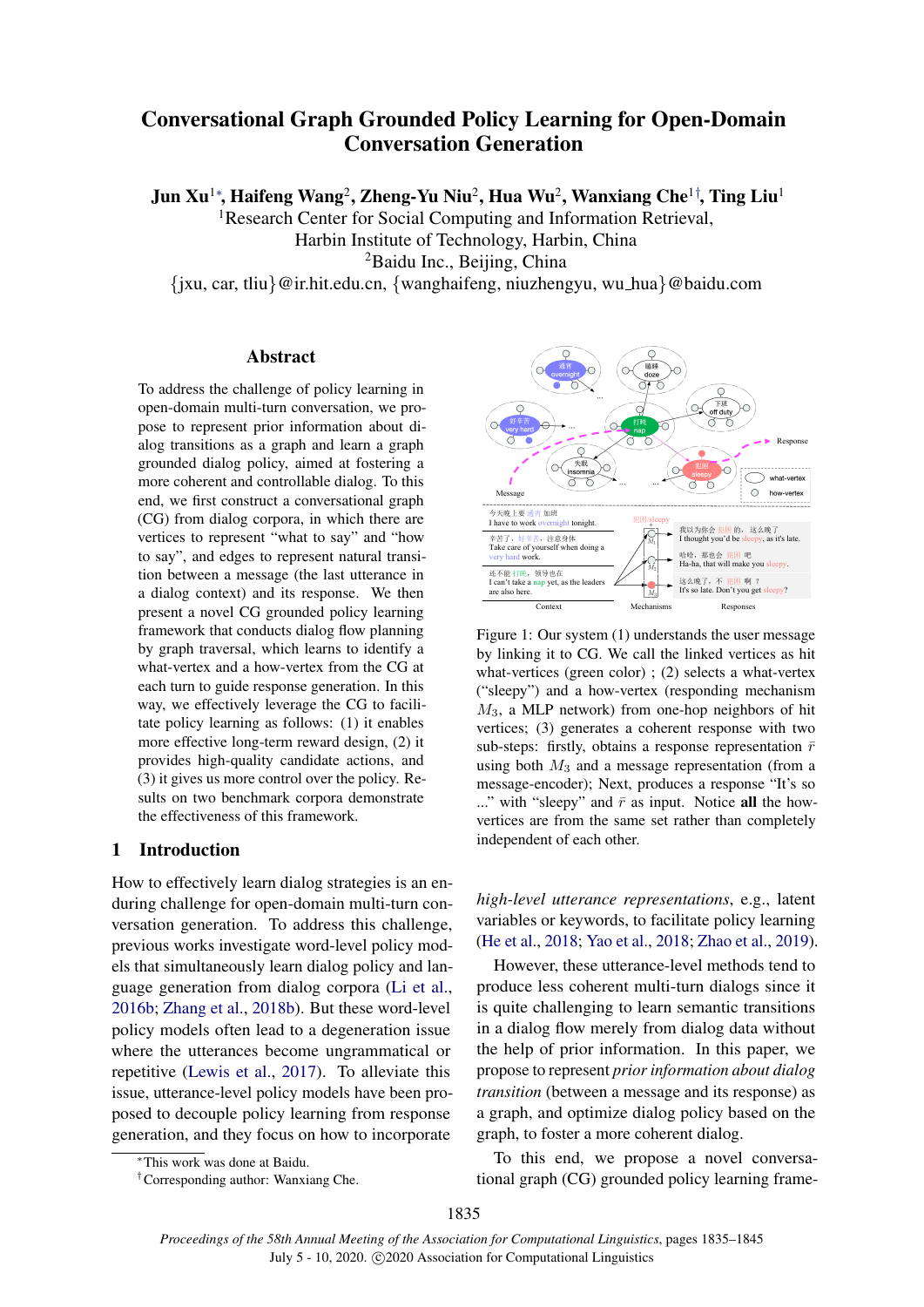work for open-domain multi-turn conversation generation (CG-Policy). It consists of two key components, (1) a CG that captures both localappropriateness and global-coherence information, (2) a reinforcement learning (RL) based policy model that learns to leverage the CG to foster a more coherent dialog. In Figure [1,](#page-0-0) given a user message, our system selects a what-vertex ("sleepy") and a how-vertex(responding mechanism  $M_3$ ) to produce a coherent response.<sup>[1](#page-1-0)</sup>

We first construct the CG based on dialog data. We use vertices to represent utterance content, and edges to represent dialog transitions between utterances. Specifically, there are two types of vertices: (1) a what-vertex that contains a keyword, and (2) a how-vertex that contains a responding mechanism (from a multi-mapping based generator in Section [3.1\)](#page-2-0) to capture rich variability of expressions. We also use this multi-mapping based method to build edges between two what-vertices to capture the local-appropriateness between the two keywords as a message and a response respectively. It can be seen that the what-vertices from the same highly connected region are more likely to constitute coherent dialog.

We then present a novel graph grounded policy model to plan a long-term success oriented vertex sequence to guide response generation. Specifically, as illustrated by the three pink lines in Figure [1,](#page-0-0) given a user message, CG-Policy first links its keywords to CG to obtain hit what-vertices. Next, the policy model learns to select a what-vertex from one-hop what-vertex neighbors of all hit whatvertices, and then select a how-vertex from howvertex neighbors of the chosen what-vertex. Finally, the two selected vertices are utilized to guide response generation. Thus we leverage the prior dialog-transition information (as graph edges) to narrow down candidate response content for more effective policy decision, instead of using the whole set of keywords as candidate actions. Moreover, to facilitate the modeling of long-term influence of policy decisions in an ongoing dialog, we first present novel CG based rewards to better measure the long-term influence of selected actions. We then employ a graph attention mechanism and graph embedding to encode global structure information of CG into dialog state representations, enabling global information aware decisions.

<span id="page-1-0"></span> ${}^{1}$ Each mechanism is a MLP network to model how to express response content [\(Chen et al.,](#page-8-3) [2019\)](#page-8-3).

This paper makes the following contributions:

- This work is the first attempt that represents dialog transitions as a graph, and conducts graph grounded policy learning with RL. Supported by CG and this policy learning framework, CG-Policy can respond better in terms of local appropriateness and global coherence.
- Our study shows that: (1) one-hop whatvertex neighbors of hit what-vertices provide locally-appropriate and diverse response content; (2) the CG based rewards can supervise the policy model to promote a globallycoherent dialog; (3) the use of how-vertices in CG can improve response diversity; (4) the CG can help our system succeed in the task of target-guided conversation, indicating that it gives us more control over the dialog policy.

### 2 Related Work

Policy learning for chitchat generation To address the degeneration issue of word-level policy models [\(Li et al.,](#page-8-0) [2016b;](#page-8-0) [Zhang et al.,](#page-9-0) [2018b\)](#page-9-0), previous works decouple policy learning from response generation, and then use utterance-level latent variables [\(Zhao et al.,](#page-9-2) [2019\)](#page-9-2) or keywords [\(Yao](#page-9-1) [et al.,](#page-9-1) [2018\)](#page-9-1) as RL actions to guide response generation. In this work, we investigate how to use prior dialog-transition information to facilitate dialog policy learning.

Knowledge aware conversation generation There are growing interests in leveraging knowledge bases for generation of more informative responses [\(Dinan et al.,](#page-8-4) [2019;](#page-8-4) [Ghazvininejad et al.,](#page-8-5) [2018;](#page-8-5) [Moghe et al.,](#page-9-3) [2018;](#page-9-3) [Zhou et al.,](#page-9-4) [2018;](#page-9-4) [Liu](#page-8-6) [et al.,](#page-8-6) [2019;](#page-8-6) [Bao et al.,](#page-8-7) [2019;](#page-8-7) [Xu et al.,](#page-9-5) [2020\)](#page-9-5). In this work, we employ a dialog-modeling oriented graph built from dialog corpora, instead of a external knowledge base, in order to facilitate multi-turn policy learning, instead of dialog informativeness improvement.

Specifically, we are motivated by [\(Xu et al.,](#page-9-5) [2020\)](#page-9-5). The method in [\(Xu et al.,](#page-9-5) [2020\)](#page-9-5) has the issue of cross-domain transfer since it relies on labor-intensive knowledge graph grounded multiturn dialog datasets for model training. Compared with them, our conversational graph is automatically built from dialog datasets, which introduces very low cost for training data construction. Furthermore, we decouple conversation modeling into two parts: "what to say" modeling and "how to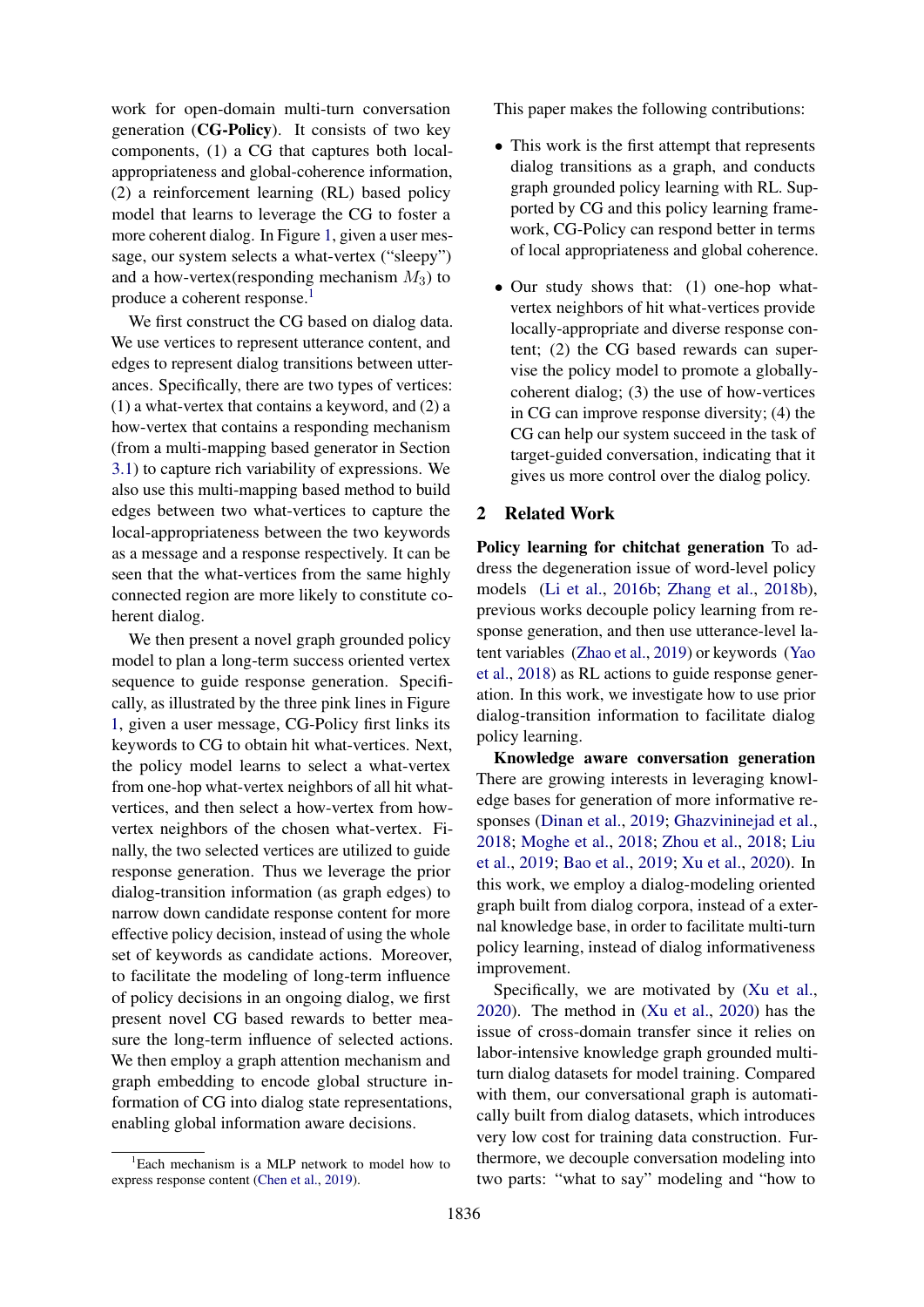<span id="page-2-1"></span>

Figure 2: The architecture of our CG-Policy that consists of NLU, state/action, policy, and NLG. We first construct conversational graph from dialog corpus. Then we train CG-Policy with RL. The upper-right part shows the details of input/output of each module.

say" modeling. It is reasonable to only adjust the "what-" part when transfer to different domains which further reduces the domain transfer cost.

### <span id="page-2-6"></span>3 Our Approach

The overview of CG-Policy is presented in Figure [2.](#page-2-1) Given a user message, to obtain candidate actions, the NLU module attempts to retrieve contextually relevant subgraphs from CG. The state/action module maintains candidate actions, history keywords that selected by policy at previous turns or mentioned by user, and the message. The policy module learns to select a response keyword and a responding mechanism from the above subgraphs. The NLG module first encodes the message into a representation using a message encoder and the selected mechanism, and then employs a Seq2BF model<sup>[2](#page-2-2)</sup> [\(Mou et al.,](#page-9-6) [2016\)](#page-9-6) to produce a response

<span id="page-2-3"></span>

Figure 3: The Multi-mapping based generator for NLG in which we use a Seq2BF based model [\(Mou et al.,](#page-9-6) [2016\)](#page-9-6) as the decoder.

with the above representation and the selected keyword as input. The models used in CG construction/policy/NLG/reward are trained separately.

### <span id="page-2-0"></span>3.1 Background: Multi-mapping Generator for NLG

To address the "one-to-many" semantic mapping problem for conversation generation, [Chen](#page-8-3) [et al.\(2019\)](#page-8-3) proposed an end-to-end multi-mapping model in which each responding mechanism (a MLP network) models how to express response content (e.g. responding with a specific sentence function). In test procedure, they randomly select a mechanism for response generation.

As shown in Figure [3,](#page-2-3) the generator consists of a RNN based message encoder, a set of responding mechanisms, and a decoder. First, given a dialog message, the message-encoder represents it as a vector x. Second, the generator uses a responding mechanism (selected by policy) to convert x into a response representation  $\bar{r}$ . Finally,  $\bar{r}$  and a keyword (selected by policy) are fed into the decoder for response generation. To ensure that the given keyword will appear in generated responses, we introduce another Seq2BF based decoder [\(Mou](#page-9-6) [et al.,](#page-9-6) [2016\)](#page-9-6) to replace the original RNN decoder. Moreover, this generator is trained on a dataset with pairs of [the message, a keyword extracted from a response]-the response.[3](#page-2-4)

#### <span id="page-2-5"></span>3.2 CG Construction

Given a dialog corpus  $D$ , we construct the CG with three steps: what-vertex construction, how-vertex construction, and edge construction.

<span id="page-2-2"></span><sup>&</sup>lt;sup>2</sup>It decodes a response starting from the input keyword, and generates the remaining previous and future words subsequently. In this way, the keyword will appear in the response.

<span id="page-2-4"></span><sup>&</sup>lt;sup>3</sup>If multiple keywords are extracted from the response, we randomly choose one; and if no keyword exists in the response, we randomly sample a word from the response to serve as "keyword".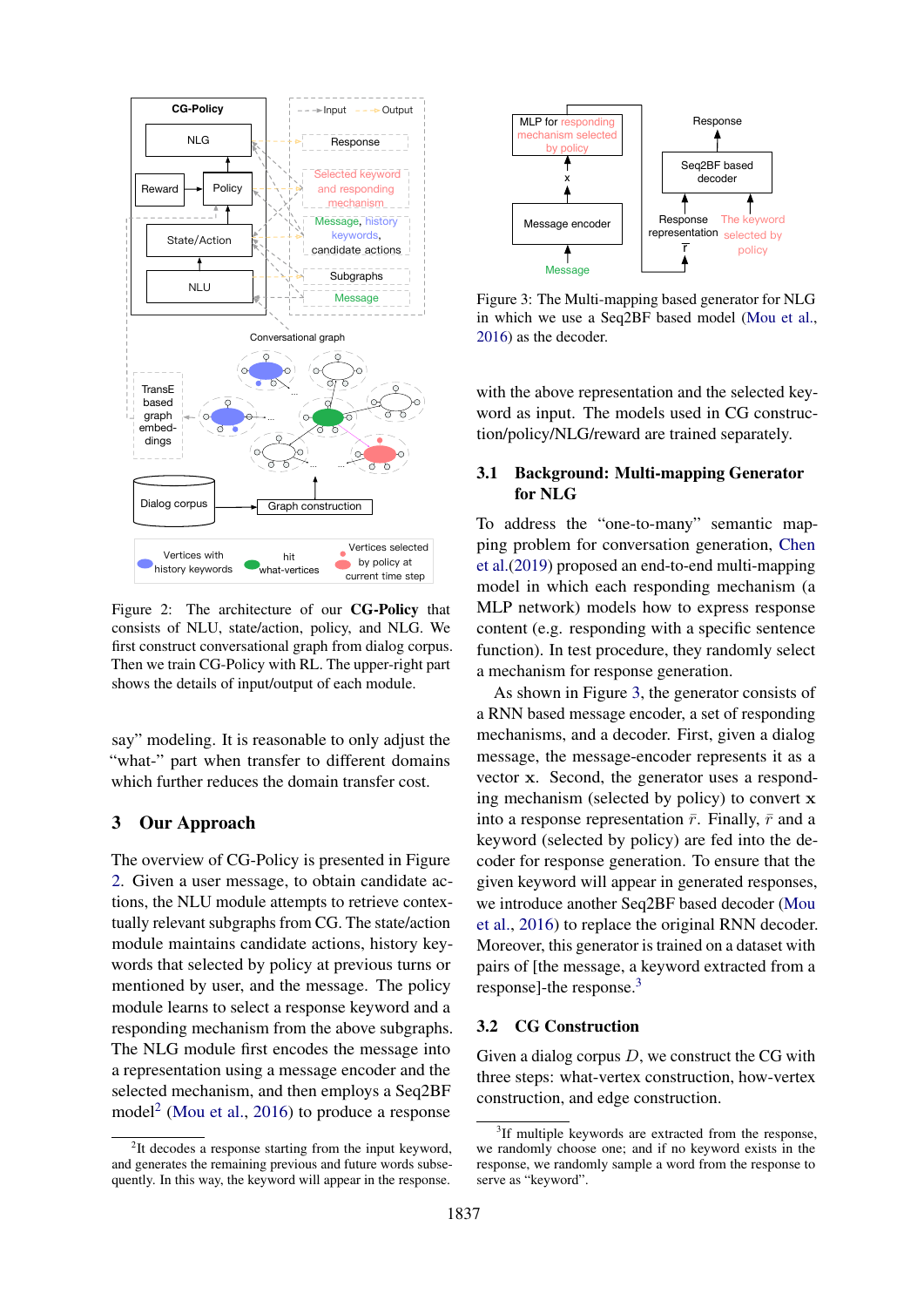What-vertex construction To extract content words from D as what-vertices, we use a rule-based keyword extractor to obtain salient keywords from utterances in  $D^4$  $D^4$ . After removing stop words, we obtain all the keywords as what-vertices.

How-vertex construction We obtain a set of  $N_r$  responding mechanisms from the generator described in Section [3.1.](#page-2-0) Then they are used as howvertices. Notice that all the how-vertices in CG share the same set of responding mechanisms.

Edge construction There are two types of edges in CG. One is to join two what-vertices and the other is to join a what-vertex and a how-vertex. To build the first type of edges, we first construct another dataset that consists of keyword pairs, where each pair consists of any two keywords extracted from the message and the response respectively in D. To capture natural transitions between keywords, we train another multi-mapping based model on this new dataset.<sup>[5](#page-3-1)</sup> For each what-vertex  $v^w$ , we find appropriate keywords as its responses by selecting top five keywords decoded (decoding length is 1) by each responding mechanism, and then connect  $v^w$  to vertices of these keywords.

To build the second type of edges, for the [message-keyword]-response pair in  $D$  (described in Section [3.1\)](#page-2-0), we use the ground-truth response to select the most suitable mechanism for each keyword. Then, given a what-vertex  $v^w$ , we select top five mechanisms that are frequently selected for  $v^w$ 's keyword. Then we build edges to connect  $v^w$ to each of the top ranked how-vertices. These edges lead to responding mechanisms that are suitable to generate  $v^w$ .

#### 3.3 NLU

To obtain subgraphs to provide high-quality candidate actions, we first extract keywords in the last utterance of the context (message) using the same tool in CG construction, and then link each keyword to the CG through exact string matching, to obtain multiple hit what-vertices. Then we retrieve a subgraph for each keyword, and use vertices (exclude hit what-vertices) in these subgraphs as candidate actions. Each subgraph consists of three parts: the hit what-vertex, its one-hop neighboring

| 0. Prepare dataset $D$ and pretrained embedding.          |
|-----------------------------------------------------------|
| 1. Construct the what-vertex set. (3.2)                   |
| 2. Train a multi-mapping based generator for NLG. $(3.1)$ |
| Responding mechanisms constitute the how-vertex set.      |
| 3. Construct edges between two what-vertices or           |
| a what-vertex and a how-vertex. (3.2)                     |
| 4. Train a scoring model for local relevance. (3.6)       |
| 5. Train TransE based embedding and PageRank              |
| scores for what-vertices. $(3.6)$                         |
| 6. Calculate shortest path distances between              |
| any two what-vertices. (3.6)                              |
| 7. Train a original multi-mapping based with a RNN        |
| decoder on $D$ for user-simulator. $(4.3)$                |
| 8. Optimize policy with reinforcement learning, where     |
| parameters in other modules stay intact. $(3.7)$          |

Table 1: The training procedure of CG-Policy.

what-vertices, and how-vertices being connected to the above neighbors. If there are no keywords to be extracted from the message or to be linked to CG, we reuse the retrieved subgraphs at the last time.<sup>[6](#page-3-2)</sup> Thus we leverage the CG to provide high-quality candidate actions, instead of using the whole set of candidates as done in previous work [\(Yao et al.,](#page-9-1) [2018\)](#page-9-1).

### 3.4 State/Action

This module maintains candidate actions, history keywords that selected by the policy or mentioned by user, and the message. Moreover, we use the message-encoder from Section [3.1](#page-2-0) to represent the message as a vector x, and then we use all the responding mechanisms from Section [3.1](#page-2-0) to convert x into  $N_r$  candidate response representations  $\{r_j\}_{j=1}^{N_r}$ , which will be used in the policy.

#### 3.5 Policy

**State representation** The state representation  $s_t$ at the t-th time step is obtained by concatenating a message representation  $s_t^M$  and a history keywords representation  $s_t^V$  that are encoded by two RNN encoders respectively. Formally,

$$
\mathbf{s}_t = [\mathbf{s}_t^M; \mathbf{s}_t^V]. \tag{1}
$$

To enable global information aware policy decisions, we employ a graph attention mechanism and graph embedding to encode global structure information into state representation.

Recall that we have a subgraph for each keyword in the message obtained by NLU. Here each subgraph  $g_i$  consists of a hit what-vertex,

<span id="page-3-1"></span><span id="page-3-0"></span><sup>4</sup> github.com/squareRoot3/Target-Guided-Conversation

<sup>&</sup>lt;sup>5</sup>We ever tried other methods for edge construction, e.g., PMI [\(Yao et al.,](#page-9-1) [2018\)](#page-9-1). Finally we found that our method can provide more diverse response keyword candidates, while PMI tends to provide high-frequency keyword candidates. Here we use a RNN based decoder to replace the Seq2BF.

<span id="page-3-2"></span><sup>&</sup>lt;sup>6</sup>If we encounter this case at the first time step, hit whatvertices are set as what-vertices that contain the top-5 highfrequency keywords in D.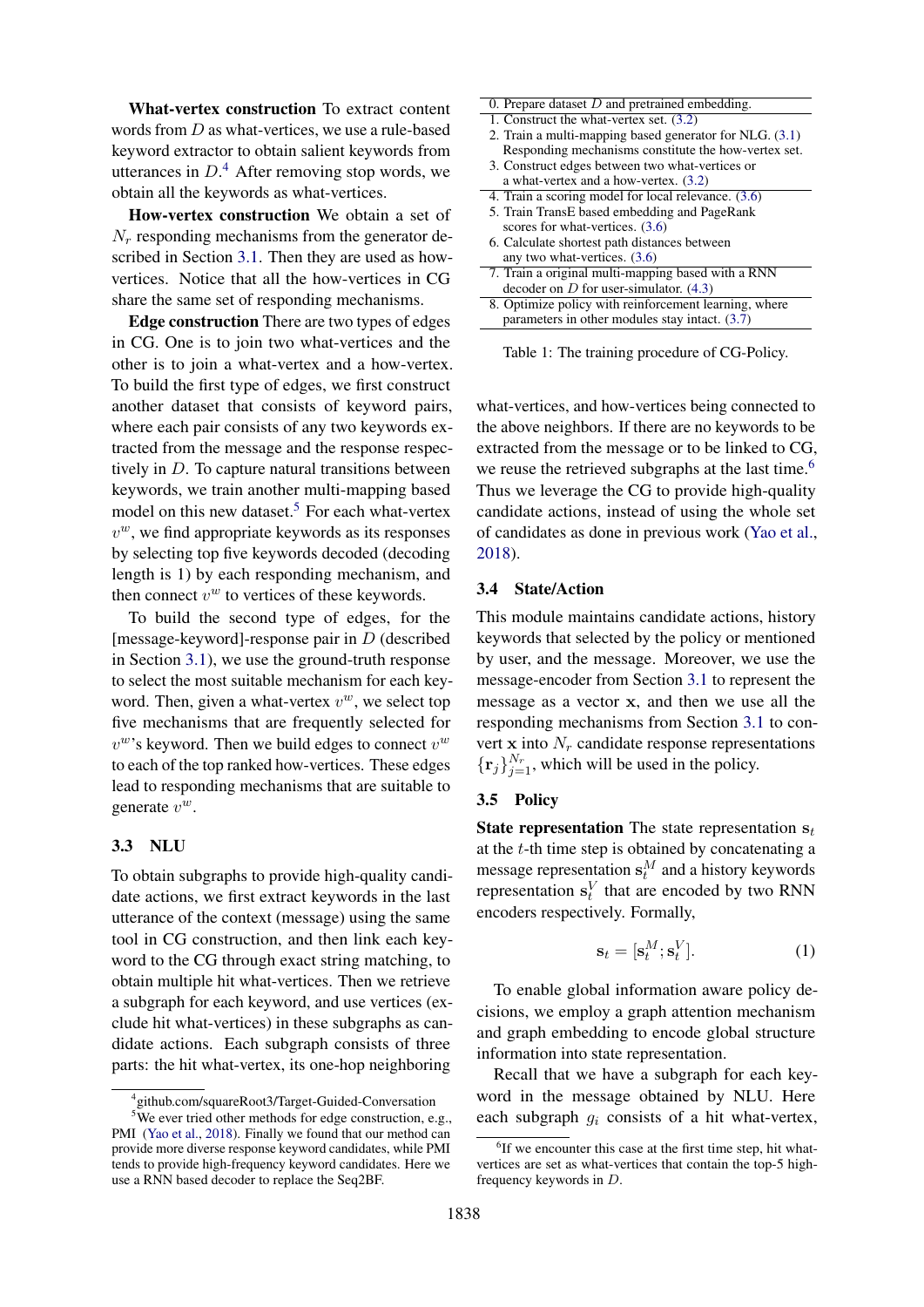its what-vertex neighbors (here we remove howvertices) and edges between them. Formally,  $g_i = {\{\tau_k\}}_{k=1}^{N_{g_i}}$ , where each  $\tau_k$  is a triple with  $\tau_k = (head_k, rel_k, tail_k)$ , and  $N_{g_i}$  is the number of triples in  $g_i$ . For non keywords in the message, a NULL subgraph is used.

Then we calculate a subgraph vector  $g_i$  as a weighted sum of head vectors and tail vectors in the triples.

<span id="page-4-3"></span>
$$
\mathbf{g}_{i} = \sum_{k=1}^{N_{g_{i}}} \alpha_{k} [\mathbf{e}_{head_{k}}; \mathbf{e}_{tail_{k}}],
$$
  
\n
$$
\alpha_{k} = \frac{\exp(\beta_{k})}{\sum_{m=1}^{N_{g_{i}}} \exp(\beta_{m})},
$$
  
\n
$$
\beta_{k} = \mathbf{e}_{rel_{k}}^{T} \tanh(\mathbf{W}_{h} \mathbf{e}_{head_{k}} + \mathbf{W}_{t} \mathbf{e}_{tail_{k}}).
$$
\n(2)

Here e<sup>∗</sup> represents pretrained graph embedding (TransE [\(Bordes et al.,](#page-8-8) [2013\)](#page-8-8)) that are not updated during RL training.  $W_h$  and  $W_t$  are parameters.

 $\mathbf{s}_t^M$  is obtained by recursively feeding a concatenated vector  $\mathbf{e}_i = [\mathbf{w}_i^c; \mathbf{g}_i]$  into a vanilla RNN unit, where  $\mathbf{w}_i^c$  (as model parameters) is the embedding of the keyword  $w_i^c$ . Thus we encode the global graph structure information into RL state representations, enabling a global-information aware policy model. Moreover, we calculate  $s_t^V$  in a similar way.

Policy decision Each decision consists of two sequential sub-decisions. First the what-policy selects a what-vertex from candidate what-vertices, and then the how-policy selects a how-vertex from how-vertex neighbors of the selected what-vertex.

With  $s_t$  as the state representation, the whatpolicy  $\mu^{what}$  is defined by:

$$
\mu^{what}(\mathbf{s}_t, \mathbf{v}_j^w) = \frac{\exp(\mathbf{s}_t^T \mathbf{v}_j^w)}{\sum_{l=1}^{N_{w,act}} \exp(\mathbf{s}_t^T \mathbf{v}_l^w)},
$$
(3)

where  $\mathbf{v}_j^w$  (as model parameters, different from both  $w_i^c$  and  $e_*$ ) is the embedding of the j-th candidate what-vertices, and  $N_{w, act}$  is the number of candidate what-vertices.

The how-policy  $\mu^{how}$  is defined by:

$$
\mu^{how}(\mathbf{s}_t, \mathbf{r}_i) = \frac{\lambda_i \exp(\mathbf{s}_t^T \mathbf{r}_i)}{\sum_{j=1}^{N_r} \lambda_j \exp(\mathbf{s}_t^T \mathbf{r}_j)},\qquad(4)
$$

where  $r_i$  is a candidate response representation in the state module, and  $\lambda_i$  is mechanism mask.  $\lambda_i$  is set as 1 if the  $i$ -th responding mechanism is one of neighbors of the selected what-vertex, otherwise 0.

### <span id="page-4-0"></span>3.6 Rewards

Following previous works, we consider these utterance-level rewards:

Local relevance We use a state-of-the-art multiturn response selection model, DualEncoder in [\(Lowe et al.,](#page-8-9) [2015\)](#page-8-9), to calculate local relevance.

Repetition Repetition penalty is 1 if the generated response shares more than 60% words with any contextual utterances, otherwise 0.

Target similarity For target-guided conversation, we calculate cosine similarity between the chosen keyword and the target word in pretrained word embedding space as target similarity.<sup>[7](#page-4-2)</sup>

To leverage the global graph structure information of CG to facilitate policy learning, we propose the following rewards:

Global coherence We calculate the average cosine distance between the chosen what-vertex and one of history what-vertices (selected or mentioned previously) in TransE based embedding space (also used in Equation [2\)](#page-4-3) as coherence reward.

Sustainability It is reasonable to promote whatvertices with a large number of neighbors to generate more sustainable, coherent, and diverse dialogs. For this reward, we calculate a PageRank score (calculated on the full CG) for the chosen whatvertex.

Shortest path distance to the target For targetguided conversation, if the chosen what-vertex is closer to the target what-vertex in terms of shortest path distance when compared to the previously chosen what-vertex, then this reward is 1, or 0 if the distance does not change, otherwise -1.

Moreover, we define the final reward as a weighted sum of the above-mentioned factors, where the weight of each factor is set as [0.5, -5, 0, 3, [8](#page-4-4)000, 0] by default.<sup>8</sup> We see that our rewards can fully leverage dialog transition information in training data by using not only utterance based rewards (e.g., local relevance), but also graph based rewards (e.g., coherence, sustainability).

#### <span id="page-4-1"></span>3.7 Policy Optimization

To make training process more stable, we employ the A2C method [\(Sutton and Barto,](#page-9-7) [2018\)](#page-9-7) for optimization. Moreover, we only update policy pa-

<span id="page-4-2"></span><sup>&</sup>lt;sup>7</sup>If no keyword is chosen, as in baseline models, we calculate target similarity for each word in response and select the closest one.

<span id="page-4-4"></span><sup>&</sup>lt;sup>8</sup>We optimize these values on Weibo dataset by grid search. The weights of the third/sixth factors are set as 0 by default because they are proposed for target-guided conversation.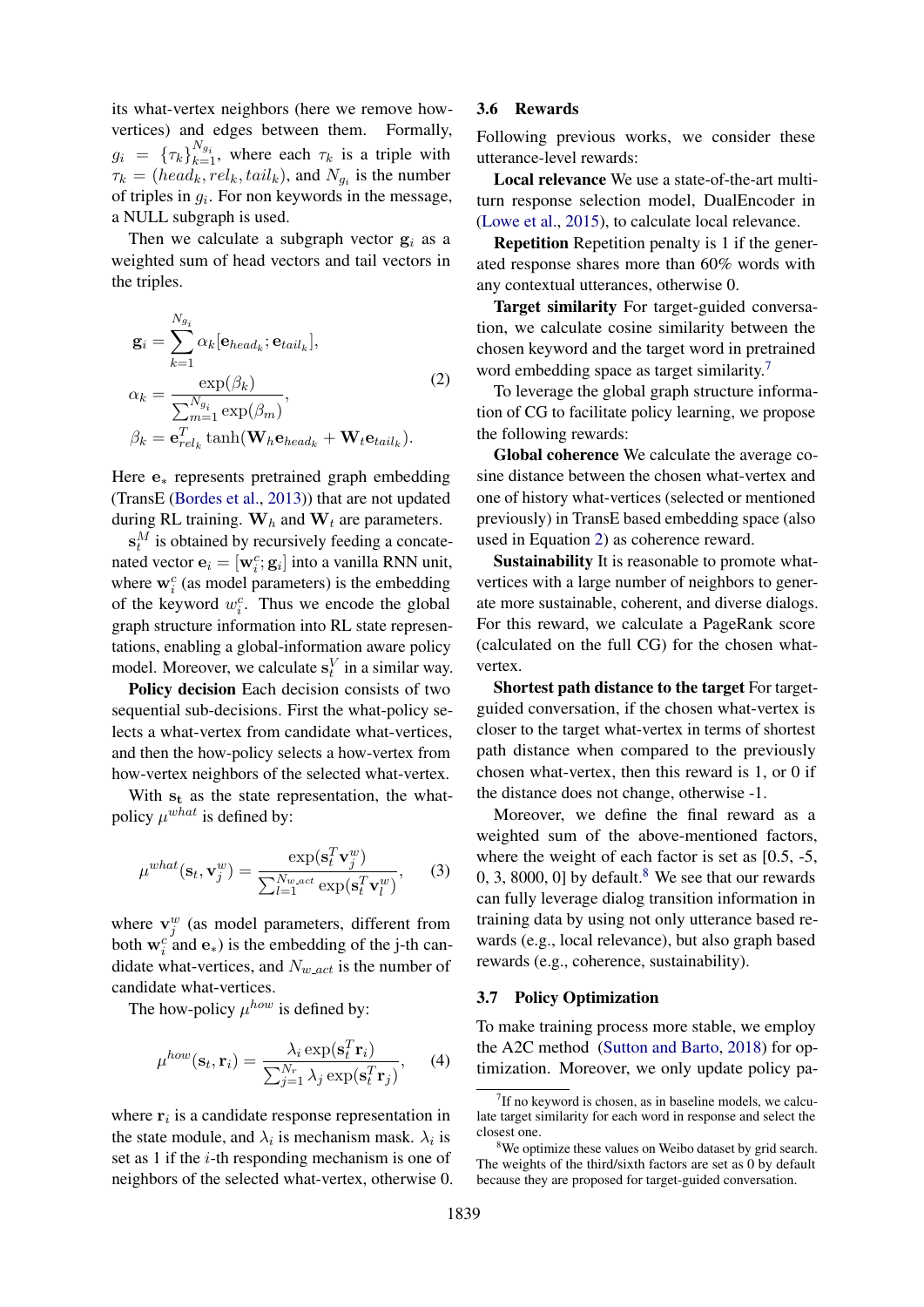rameters, and the parameters of other modules stay intact during RL training.

## 3.8 NLG

As described in Section [3.1,](#page-2-0) we use the mechanism selected by how-policy to convert x into a response representation  $\bar{r}$ . Then we feed the keyword in the selected what-vertex and  $\bar{r}$  into a Seq2BF decoder [\(Mou et al.,](#page-9-6) [2016\)](#page-9-6) for response generation.

### 4 Experiments and Results $9$

#### 4.1 Datasets

We conduct experiments on two widely used opendomain dialog corpora.

Weibo corpus [\(Shang et al.,](#page-9-8) [2015\)](#page-9-8). This is a large micro-blogging corpora. After data cleaning, we obtain 2.6 million pairs for training, 10k pairs for validation and 10k pairs for testing. We use publicly-available lexical analysis tools $10$  to obtain POS tag features for this dataset and then we further use this feature to extract keywords from utterances. We use Tencent AI Lab  $Embedding<sup>11</sup>$  $Embedding<sup>11</sup>$  $Embedding<sup>11</sup>$  for embedding initialization in models.

Persona dialog corpus [\(Zhang et al.,](#page-9-9) [2018a\)](#page-9-9). This ia a crowd-sourced dialog corpora where each participant plays the part of an assigned persona. To evaluate policy controllability brought by CG-Policy, we conduct an experiment for target-guided conversation on the Persona dataset as done in [\(Tang et al.,](#page-9-10) [2019\)](#page-9-10). The training set / validation set / testing set contain 101,935 / 5,602 / 5,371 utterances respectively. Embeddings are initialized with Glove [\(Pennington et al.,](#page-9-11) [2014\)](#page-9-11).

Conversational Graph The constructed CG on Weibo corpus contains 4,000 what-vertices and 74,362 edges among what-vertices, where 64% edges are evaluated as suitable for chatting by three human annotators.<sup>[12](#page-5-4)</sup> The constructed CG on Persona corpus contains 1,500 what-vertices and 21,902 edges among what-vertices, where 67% edges are evaluated as suitable for chatting by three human annotators.

### 4.2 Methods

We carefully select three SOTA methods that focus on dialog policy learning as baselines.

LaRL It is a latent variable driven dialog policy model [\(Zhao et al.,](#page-9-2) [2019\)](#page-9-2). We use their released codes and choose the multivariate categorical latent variables as RL actions since it performs the best. For target-guided conversation, we implement another model LaRL-Target, where we add the "target similarity" factor into RL rewards, and its weight is set as 4 by grid search.

ChatMore We implement the keyword driven policy model [\(Yao et al.,](#page-9-1) [2018\)](#page-9-1) by following their original design. For target-guided conversation, we implement ChatMore-Target, where we add the "target similarity" factor into RL rewards, and its weight is set as 4 by grid search.

TGRM It is a retrieval based model for targetguided conversation, where the keyword chosen at each turn must move strictly closer (in embedding space) to a given target word [\(Tang et al.,](#page-9-10) [2019\)](#page-9-10). For target-guided conversation, we use the codes released by the original authors, denoted as TGRM-Target, and we use their kernel version since it performs the best.<sup>[13](#page-5-5)</sup> To suit the task of open-domain conversation on Weibo, we remove the unnecessary constraint on keyword's similarity with the target word, denoted as TGRM.

CG-Policy It is our system presented in Section [3.](#page-2-6) For target-guided conversation, we implement another system CG-Policy-Target, where we use an additional feature, the "shortest path distance to the target" factor, to augment the original whatvertex representation  $\mathbf{v}_j^w$  in the what-policy  $\mu^{what}$ . Formally,  $\bar{\mathbf{v}}_j^w = \mathbf{W}_1 \ast [\mathbf{v}_j^w; \mathbf{e}_{d_j}]$ , where  $\bar{\mathbf{v}}_j^w$  is the augmented representation,  $W_1$  is a weighting matrix,  $\mathbf{e}_{d_j}$  is an embedding for the distance value  $d_j$ , and  $\bar{\mathbf{v}}_j^w$  has the same size with  $\mathbf{v}_j^w$ . We also use this factor in reward estimation and its weight is set as 5 by grid search, and we don't use the "target similarity" factor. Moreover, we use the same dialog corpora to construct CG, train user simulator, reward functions, and the NLG module for CG-Policy.

#### <span id="page-5-0"></span>4.3 User Simulator

We use the same user simulator for RL training of LaRL, ChatMore and CG-Policy. The user simulator is the original multi-mapping based generator with a RNN decoder, which is pretrained on dialog corpus and not updated during policy training. Please refer to [\(Chen et al.,](#page-8-3) [2019\)](#page-8-3) for more details. During testing, all the systems share this simulator.

<span id="page-5-1"></span><sup>&</sup>lt;sup>9</sup>Please see the supplemental material for more details. <sup>10</sup>ai.baidu.com/

<span id="page-5-2"></span>

<span id="page-5-3"></span><sup>11</sup>ai.tencent.com/ailab/nlp/embedding.html

<span id="page-5-4"></span><sup>&</sup>lt;sup>12</sup>We randomly sample 500 edges for evaluation.

<span id="page-5-5"></span><sup>13</sup>github.com/squareRoot3/Target-Guided-Conversation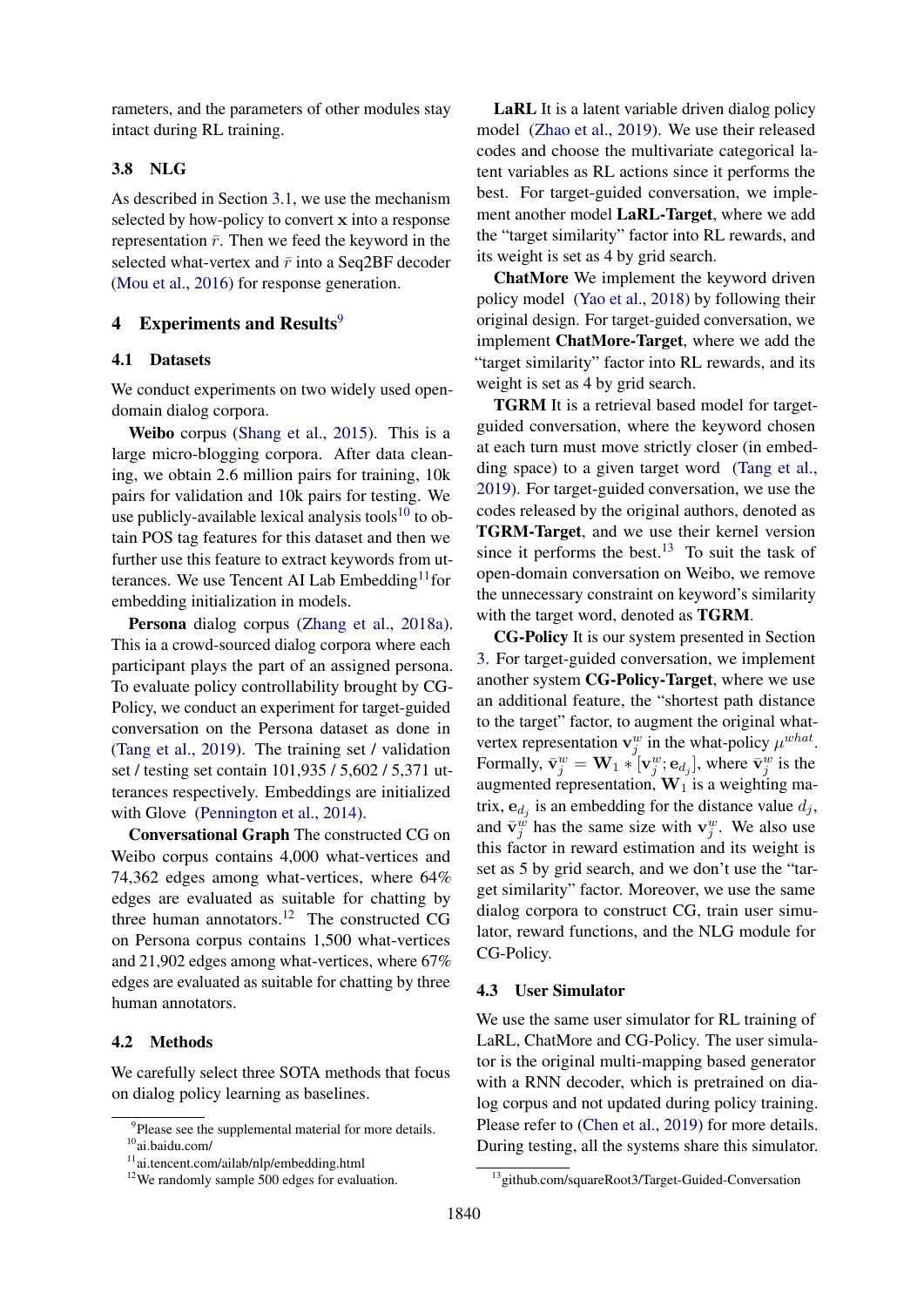#### 4.4 Evaluation Settings

Conversation with user simulator Following previous work [\(Li et al.,](#page-8-0) [2016b;](#page-8-0) [Tang et al.,](#page-9-10) [2019\)](#page-9-10), we use a user simulator to play the role of human and let each of the models converse with it. Given a randomly selected model, we randomly select an utterance from all the utterances (at the starting position of sessions) in test set for the model to start a conversation. Moreover, we set a maximum allowed number of turns, which is 8 in our experiment. Finally, we collect 100 model-simulator dialogs for evaluation. For single-turn level evaluation, we randomly sample 100 message-response pairs from the dialogs for each model.

Conversation with human Following previous work [\(Tang et al.,](#page-9-10) [2019\)](#page-9-10), we also perform human evaluation for a more reliable system comparison. Given a model to be evaluated, we randomly select a dialogue from test set and pick its first utterance for the model to start a conversation with a human. Then the conversation will continue till 8 turns are reached. Finally, we obtain 50 dialogs for evaluation. For single-turn level evaluation, we randomly sample 100 message-response pairs from the dialogs for each model.

### 4.5 Evaluation Metrics

Metrics such as BLEU and perplexity have been widely used for dialog evaluation [\(Li et al.,](#page-8-10) [2016a;](#page-8-10) [Serban et al.,](#page-9-12) [2016\)](#page-9-12), but it is widely debated how well these automatic metrics are correlated with true response quality [\(Liu et al.,](#page-8-11) [2016\)](#page-8-11). Since the proposed system does not aim at predicting the highest-probability response at each turn, but rather the long-term success of a dialog (e.g., coherence), we do not employ BLEU or perplexity for evaluation, and we propose the following metrics.

#### 4.5.1 Multi-turn Level Metrics

Global coherence We define incoherence problems as follows: (1) Inconsistent dialogs where the model contradicts with itself, e.g., the model says he is a driver before and then says he is a doctor; (2) One-side dialogs in which the model ignores the user's topics with two or more consecutive turns. A session will be rated "0" if it contains more than three incoherence cases, or "+1" if a session contains 2 or 3 cases, otherwise "+2".

Distinct The metric Dist-i calculates the ratio of distinct i-gram in generated responses [\(Li et al.,](#page-8-10) [2016a\)](#page-8-10). We use Dist-2 to measure the diversity of generated responses.

<span id="page-6-1"></span>

| <b>Methods</b> | Cohe. | Dist-2 | Appr. | Infor. |
|----------------|-------|--------|-------|--------|
| LaRL           | 0.85  | 0.12   | 0.55  | 0.77   |
| ChatMore       | 0.95  | 0.05   | 0.58  | 0.93   |
| <b>TGRM</b>    | 0.79  | 0.42   | 0.68  | 1.00   |
| CG-Policy      | 1.33  | 0.31   | 0.73  | 1.00   |

Table 2: Results for dialogs with simulator on Weibo.

Dialog-target success rate For target-guided conversation, we measure the success rate of generating the target word within 8 turns.

### 4.5.2 Single-turn Level Metrics

**Local appropriateness**<sup>[14](#page-6-0)</sup> A response will be rated "0" if it is inappropriate as an reply to the given message, otherwise "1".

Informativeness "0" if a response is a "safe" response, e.g. "I don't know", otherwise "1".

#### 4.6 Evaluation Results

#### 4.6.1 Setting

We ask three annotators to judge the quality of each dialog (at multi-turn level) or utterance pair (at single-turn level) for each model. Notice that model identifiers are masked during evaluation.

#### 4.6.2 Conversation with simulator

As shown in Table [2,](#page-6-1) CG-Policy significantly outperforms (sign test, **p-value**  $< 0.01$ ) baselines in terms of global coherence and local appropriateness. It indicates that the CG can effectively facilitate policy learning (see the ablation study for further analysis). For LaRL, its single-turn response quality is worse than other models. It might be explained by that their latent variables are not finegrained enough to provide sufficient information to guide response generation. ChatMore tends to select high-frequency or generic keywords, resulting in its worst performance in terms of Dist-2. TGRM performs the best in terms of Dist-2 and informativeness, indicating that retrieval-based models can produce more diverse responses than generation based models. It is consistent with the conclusions in previous work [\(Chen et al.,](#page-8-12) [2017;](#page-8-12) [Zhang](#page-9-9) [et al.,](#page-9-9) [2018a\)](#page-9-9). However, TGRM performs the worst in terms of coherence, since TGRM does not use RL framework. It indicates the importance of RL framework for multi-turn dialog modeling. Here the Kappa value for inter-annotater agreement is above 0.4, indicating moderate agreement.

<span id="page-6-0"></span><sup>&</sup>lt;sup>14</sup>We do not consider if a response is appropriate or not for the selected responding mechanism.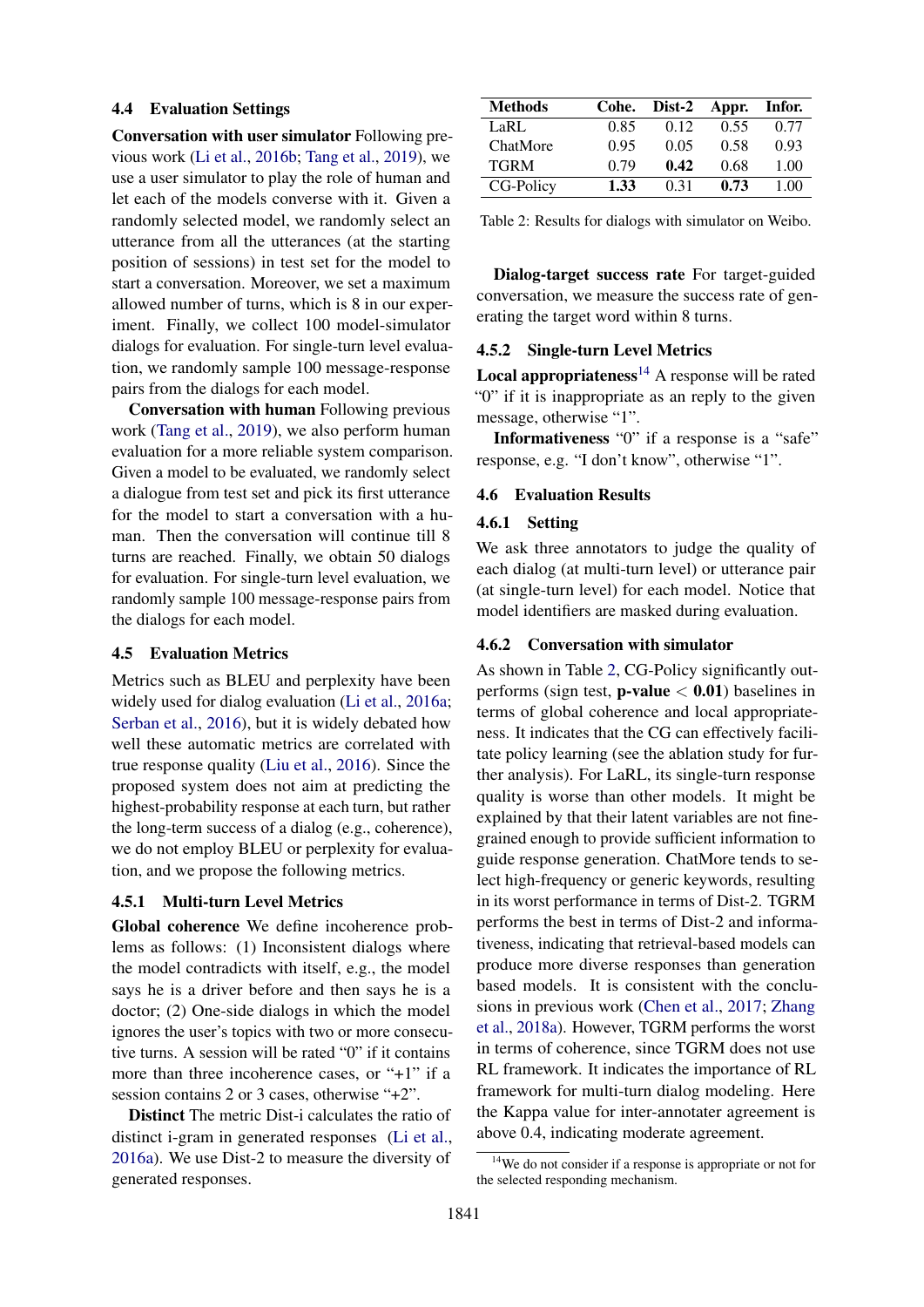<span id="page-7-0"></span>

| <b>Methods</b> | Cohe. | Dist-2 | Appr. | Infor. |
|----------------|-------|--------|-------|--------|
| LaRL           | 0.82  | 0.22   | 0.52  | 0.74   |
| ChatMore       | 0.88  | 0.15   | 0.54  | 0.94   |
| <b>TGRM</b>    | 0.77  | 0.63   | 0.61  | 1.00   |
| CG-Policy      | 1.26  | 0.47   | 0.67  | 1.00   |

Table 3: Results for dialogs with human on Weibo.

### 4.6.3 Conversation with human

As shown in Table [3,](#page-7-0) CG-Policy outperforms baselines in terms of both global coherence and local appropriateness (sign test, **p-value**  $< 0.01$ ), which is consistent with the results in Table [2.](#page-6-1) The Kappa value is above 0.4, indicating moderate agreement.

#### 4.6.4 Ablation study

We conduct an ablation study for CG-Policy on Weibo corpus to investigate why CG-Policy performs better. First, to evaluate the contribution of CG, we remove the CG from CG-Policy, denoted as CG-Policy-noCG, where we do not use graph structure information for action space pruning and reward design. Moreover, we attempt to use the CG (without how-vertices) to augment the ChatMore model for action space pruning and reward design, denoted as Chatmore-CG. As shown in Table [4,](#page-7-1) the performance of CG-Policy-noCG drops dramatically in terms of coherence, Dist-2 and appropriateness when compared to the original model. Moreover, CG can boost the performance of ChatMore in terms of most of metrics. It indicates that the use of CG is crucial to the superior performance of CG-Policy, and it can also help other models, e.g., ChatMore. Second, to evaluate the contribution of CG for action space pruning or reward design respectively, we implement two system variants: (1) we use all the what-vertices in CG as action candidates at each turn, denoted as CG-Policy-noCGact; (2) we remove all the CG-based factors from RL rewards, denoted as CG-PolicynoCGrwd. As shown in Table [4,](#page-7-1) the performance of CG-Policy-noCGact drops significantly in terms of Dist-2 as it tends to select high-frequency keywords like ChatMore, indicating the importance of graph paths to provide both locally-appropriate and diverse response keywords. Moreover, the performance of CG-Policy-noCGrwd drops significantly in terms of coherence, indicating that CG based rewards can effectively guide CG-Policy to promote coherent dialogs. Third, we remove how-vertices from CG, denoted as CG-Policy-noCGhow. As shown in Table [4,](#page-7-1) how-vertex removal hurts its per-

<span id="page-7-1"></span>

| <b>Methods</b>    | Cohe. | Dist-2 | Appr. | Infor. |
|-------------------|-------|--------|-------|--------|
| CG-Policy         | 1.33  | 0.31   | 0.73  | 1.00   |
| ChatMore          | 0.95  | 0.05   | 0.58  | 0.93   |
| ChatMore-CG       | 1.15  | 0.14   | 0.65  | 0.91   |
| CG-Policy-noCG    | 1.03  | 0.07   | 0.62  | 1.00   |
| CG-Policy-noCGact | 1.11  | 0.08   | 0.68  | 1.00   |
| CG-Policy-noCGrwd | 1.06  | 0.19   | 0.64  | 1.00   |
| CG-Policy-noCGhow | 1.21  | 0.13   | 0.65  | 1.00   |

Table 4: Ablation study for CG-Policy on Weibo.

formance in Dist-2, indicating the importance of how-vertices for response diversity.

#### 4.7 The Task of Target-guided Conversation

Besides maintaining coherence, CG grounded policy learning can enable more control over dialog models, which is important to achieve certain goals for chatbot, e.g. proactive leading to certain chatting topics (keywords) or certain products.

#### 4.7.1 Setting

Following the setting in [\(Tang et al.,](#page-9-10) [2019\)](#page-9-10), where we randomly sample a keyword as the target word for each session in testing procedure. Here we use a multi-mapping based user simulator trained on the Persona dataset for evaluation.

<span id="page-7-2"></span>

| <b>Methods</b>     | Succ. $(\%)$ | Cohe. | Appr. | Infor. |
|--------------------|--------------|-------|-------|--------|
| LaRL-Target        |              | 0.91  | 0.62  | 0.91   |
| ChatMore-Target    | 6            | 0.93  | 0.65  | 0.97   |
| <b>TGRM-Target</b> | 69           | 0.96  | 0.67  | 1.00   |
| CG-Policy-Target   | 98           | 1.17  | 0.75  | 1.00   |

Table 5: Results for target-guided dialogs on Persona.

#### 4.7.2 Results

Table [5](#page-7-2) presents the results on 100 dialogs for each model. We see that CG-Policy-Target can significantly outperform baselines in terms of dialogtarget success rate (sign test, **p-value**  $< 0.01$ ). It can be seen that that CG-Policy can successfully lead the dialog to a given target word by learning to walk over the CG, indicating that this graph gives us more control over the policy. LaRL-Target and ChatMore-Target perform badly in terms of success rate. It may be explained by that they lack the ability of proactive dialog content planning.

#### 4.8 Analysis of Responding Mechanisms

Figure [4](#page-8-13) provides representative words of each mechanism.<sup>[15](#page-7-3)</sup> For example, for Mech-1, its keywords are mainly subjective words (e.g. think) for

<span id="page-7-3"></span><sup>&</sup>lt;sup>15</sup>We select words that occur frequently in responses guided by this mechanism but rarely occur with other mechanisms.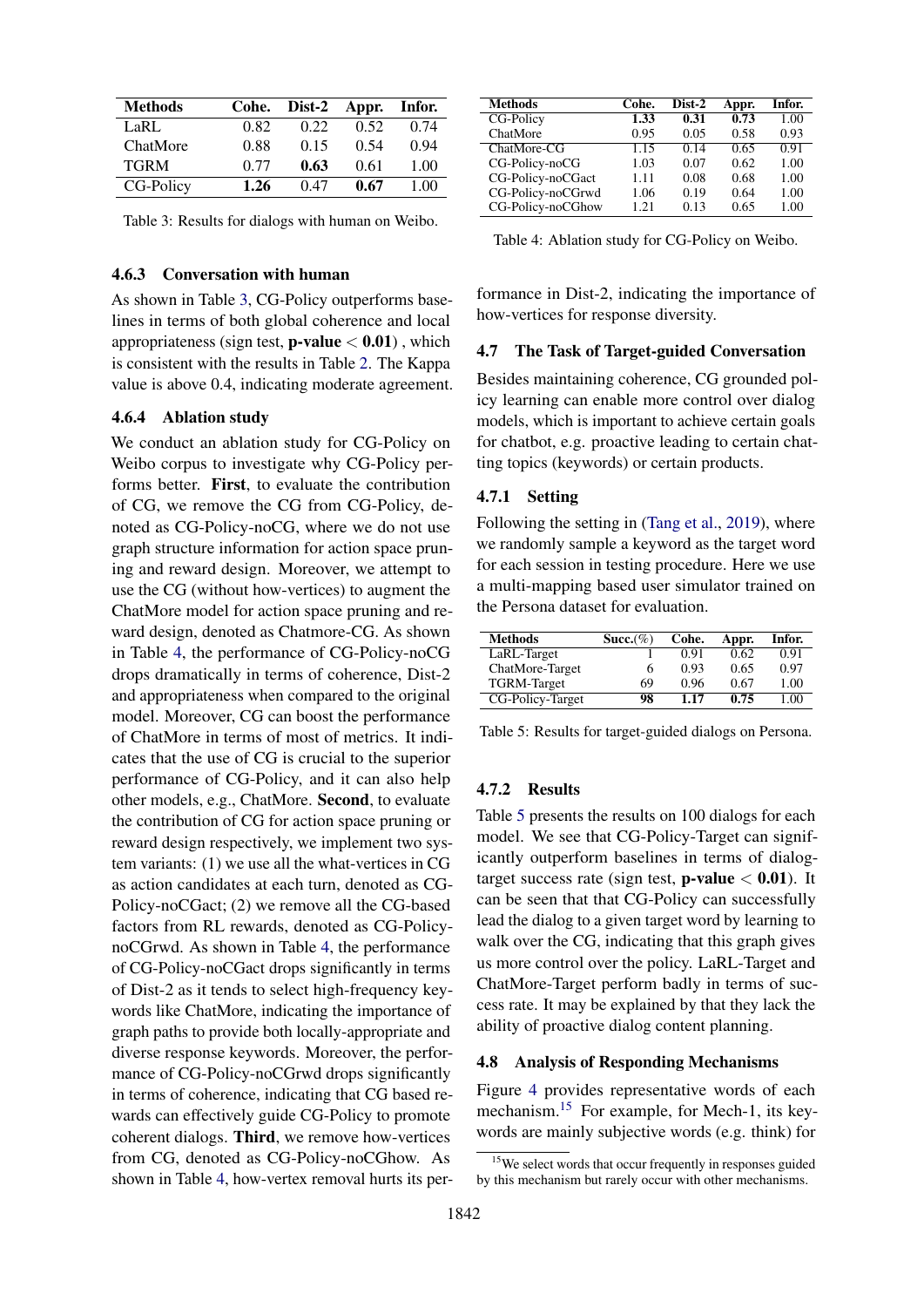generation of responses with respect to personal opinion or intention. For Mech-2, it tends to respond with a specific type of mood.

<span id="page-8-13"></span>

| Mech-1  | Mech-2     | Mech-3 | Mech-4    | Mech-5  |
|---------|------------|--------|-----------|---------|
| 以为      | 哈哈         | 哪      | 漂亮        | 别       |
| think   | haha       | where  | beautiful | no      |
| 想       | 哇          | 什么     | 可爱        | 还是      |
| want    | <b>WOW</b> | what   | cute      | or else |
| 信       | 好吧         | ?      | 萌         | 没有      |
| believe | alright    |        | cuddly    | no      |

Figure 4: Representative words of responding mechanisms.

# 5 Conclusion

In this paper we present a novel graph grounded policy learning framework for open-domain multiturn conversation, which can effectively leverage prior information about dialog transitions to foster a more coherent and controllable dialog. Experimental results demonstrate the effectiveness of this framework in terms of local appropriateness, global coherence and dialog-target success rate. In the future, we will investigate how to extend the CG to support hierarchical topic management in conversational systems.

### Acknowledgments

We are grateful for the support from Yan Zeng at the initial stage of this work. We also thank the anonymous reviewers for their helpful comments and suggestions. This work is supported by the National Key Research and Development Project of China (No.2018AAA0101900) and the National Natural Science Foundation of China (NSFC) via grant 61976072.

### References

- <span id="page-8-7"></span>Siqi Bao, Huang He, Fan Wang, Rongzhong Lian, and Hua Wu. 2019. Know more about each other: Evolving dialogue strategy via compound assessment. In *Proceedings of the 57th Annual Meeting of the Association for Computational Linguistics*, pages 5382– 5391.
- <span id="page-8-8"></span>Antoine Bordes, Nicolas Usunier, Alberto Garcia-Duran, Jason Weston, and Oksana Yakhnenko. 2013. Translating embeddings for modeling multirelational data. In *Advances in neural information processing systems*, pages 2787–2795.
- <span id="page-8-3"></span>Chaotao Chen, Jinhua Peng, Fan Wang, Jun Xu, and Hua Wu. 2019. Generating multiple diverse re-

sponses with multi-mapping and posterior mapping selection. *Proceedings of IJCAI*.

- <span id="page-8-12"></span>Hongshen Chen, Xiaorui Liu, Dawei Yin, and Jiliang Tang. 2017. A survey on dialogue systems: Recent advances and new frontiers. *SIGKDD Explorations*.
- <span id="page-8-4"></span>Emily Dinan, Stephen Roller, Kurt Shuster, Angela Fan, Michael Auli, and Jason Weston. 2019. Wizard of wikipedia: Knowledge-powered conversational agents. In *Proceedings of ICLR*. Association for Computational Linguistics.
- <span id="page-8-5"></span>Marjan Ghazvininejad, Chris Brockett, Ming-Wei Chang, Bill Dolan, Jianfeng Gao, Wen tau Yih, and Michel Galley. 2018. A knowledge-grounded neural conversation model. In *Proceedings of AAAI 2018*, pages 5110–5117. Association for the Advancement of Artificial Intelligence.
- <span id="page-8-2"></span>He He, Derek Chen, Anusha Balakrishnan, and Percy Liang. 2018. Decoupling strategy and generation in negotiation dialogues. In *Proceedings of the 2018 Conference on Empirical Methods in Natural Language Processing*, pages 2333–2343.
- <span id="page-8-1"></span>Mike Lewis, Denis Yarats, Yann Dauphin, Devi Parikh, and Dhruv Batra. 2017. Deal or no deal? end-to-end learning of negotiation dialogues. In *Proceedings of the 2017 Conference on Empirical Methods in Natural Language Processing*, pages 2443–2453.
- <span id="page-8-10"></span>Jiwei Li, Michel Galley, Chris Brockett, Jianfeng Gao, and Bill Dolan. 2016a. A diversity-promoting objective function for neural conversation models. In *Proceedings of the 2016 Conference of the North American Chapter of the Association for Computational Linguistics: Human Language Technologies*, pages 110–119.
- <span id="page-8-0"></span>Jiwei Li, Will Monroe, Alan Ritter, Michel Galley, Jianfeng Gao, and Dan Jurafsky. 2016b. Deep reinforcement learning for dialogue generation. In *Proceedings of EMNLP*, pages 1192—-1202.
- <span id="page-8-11"></span>Chia-Wei Liu, Ryan Lowe, Iulian Serban, Mike Noseworthy, Laurent Charlin, and Joelle Pineau. 2016. How not to evaluate your dialogue system: An empirical study of unsupervised evaluation metrics for dialogue response generation. In *Proceedings of the 2016 Conference on Empirical Methods in Natural Language Processing*, pages 2122–2132.
- <span id="page-8-6"></span>Zhibin Liu, Zheng-Yu Niu, Hua Wu, and Haifeng Wang. 2019. Knowledge aware conversation generation with explainable reasoning over augmented graphs. In *EMNLP-IJCNLP*.
- <span id="page-8-9"></span>Ryan Lowe, Nissan Pow, Iulian Serban, and Joelle Pineau. 2015. The ubuntu dialogue corpus: A large dataset for research in unstructured multi-turn dialogue systems. In *Proceedings of the 16th Annual Meeting of the Special Interest Group on Discourse and Dialogue*, pages 285–294.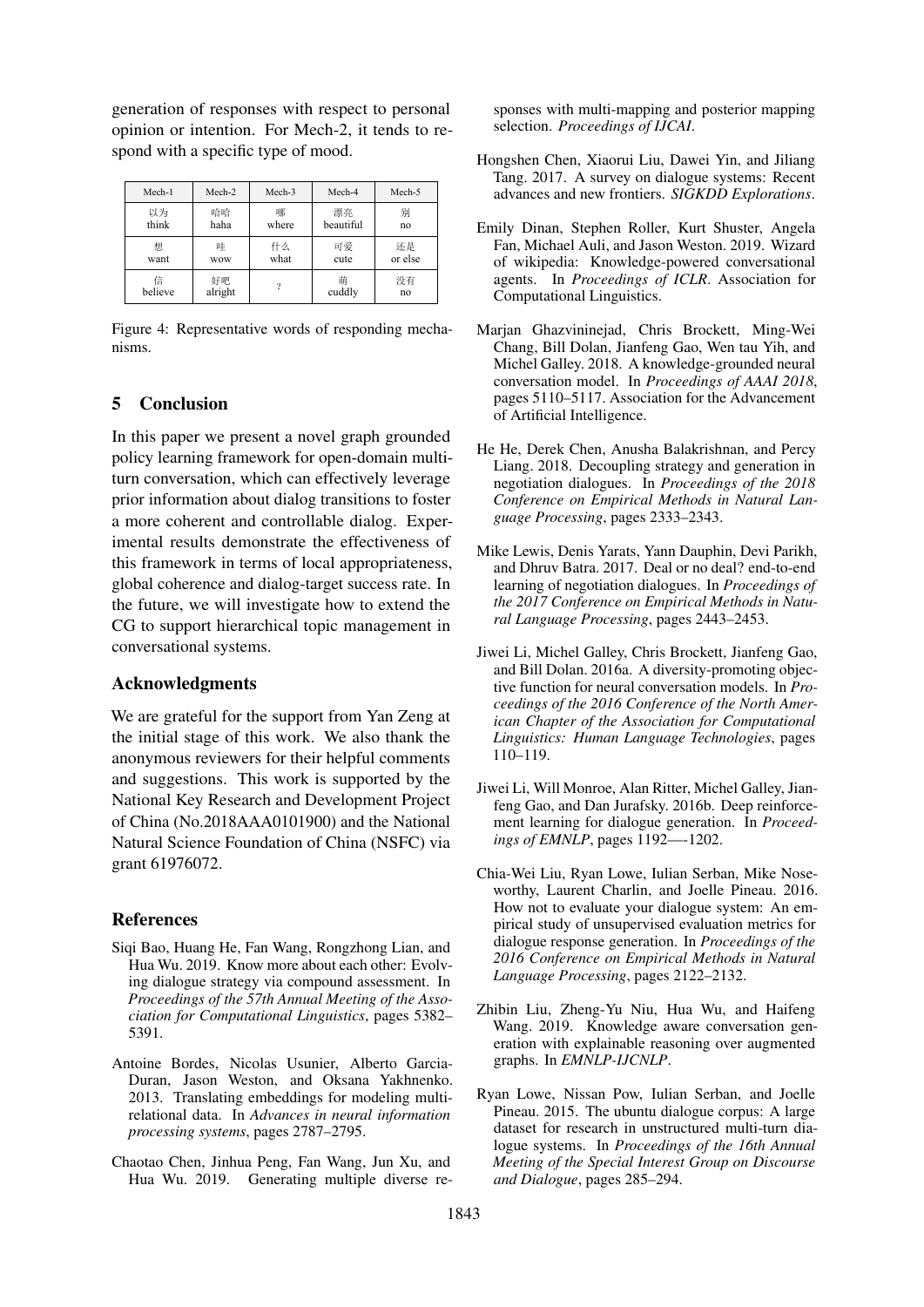- <span id="page-9-3"></span>Nikita Moghe, Siddhartha Arora, Suman Banerjee, and Mitesh M. Khapra. 2018. Towards exploiting background knowledge for building conversation systems. In *Proceedings of EMNLP*, pages 2322-2332. Association for Computational Linguistics.
- <span id="page-9-6"></span>Lili Mou, Yiping Song, Rui Yan, Ge Li, Lu Zhang, and Zhi Jin. 2016. Sequence to backward and forward sequences: A content-introducing approach to generative short-text conversation. In *Proceedings of COLING 2016, the 26th International Conference on Computational Linguistics: Technical Papers*, pages 3349–3358.
- <span id="page-9-11"></span>Jeffrey Pennington, Richard Socher, and Christopher Manning. 2014. Glove: Global vectors for word representation. In *Proceedings of the 2014 conference on empirical methods in natural language processing (EMNLP)*, pages 1532–1543.
- <span id="page-9-12"></span>Iulian Vlad Serban, Alessandro Sordoni, Yoshua Bengio, Aaron C. Courville, and Joelle Pineau. 2016. Building end-to-end dialogue systems using generative hierarchical neural network models. In *Proceedings of AAAI*, pages 3776—-3784.
- <span id="page-9-8"></span>Lifeng Shang, Zhengdong Lu, and Hang Li. 2015. Neural responding machine for short-text conversation. In *Proceedings of ACL-IJCNLP*, volume 1, pages 1577–1586.
- <span id="page-9-7"></span>Richard S Sutton and Andrew G Barto. 2018. *Reinforcement learning: An introduction*. MIT Press.
- <span id="page-9-10"></span>Jianheng Tang, Tiancheng Zhao, Chenyan Xiong, Xiaodan Liang, Eric P. Xing, and Zhiting Hu. 2019. Target-guided open-domain conversation. In *Proceedings of ACL*.
- <span id="page-9-5"></span>Jun Xu, Haifeng Wang, Zhengyu Niu, Hua Wu, and Wanxiang Che. 2020. Knowledge graph grounded goal planning for open-domain conversation generation. In *Thirty-Fourth AAAI Conference on Artificial Intelligence*.
- <span id="page-9-1"></span>Lili Yao, Ruijian Xu, Chao Li, Dongyan Zhao, and Rui Yan. 2018. Chat more if you like: Dynamic cue words planning to flow longer conversations. *arXiv preprint arXiv:1811.07631*.
- <span id="page-9-9"></span>Saizheng Zhang, Emily Dinan, Jack Urbanek, Arthur Szlam, Douwe Kiela, and Jason Weston. 2018a. Personalizing dialogue agents: I have a dog, do you have pets too? In *Proceedings of the 56th Annual Meeting of the Association for Computational Linguistics (Volume 1: Long Papers)*, pages 2204– 2213.
- <span id="page-9-0"></span>Wei-Nan Zhang, Lingzhi Li, Dongyan Cao, and Ting Liu. 2018b. Exploring implicit feedback for open domain conversation generation. In *Thirty-Second AAAI Conference on Artificial Intelligence*.
- <span id="page-9-2"></span>Tiancheng Zhao, Kaige Xie, and Maxine Eskenazi. 2019. Rethinking action spaces for reinforcement

learning in end-to-end dialog agents with latent variable models. In *Proceedings of the 2019 Conference of the North American Chapter of the Association for Computational Linguistics: Human Language Technologies, Volume 1 (Long and Short Papers)*, pages 1208–1218.

<span id="page-9-4"></span>Hao Zhou, Tom Young, Minlie Huang, Haizhou Zhao, Jingfang Xu, and Xiaoyan Zhu. 2018. Commonsense knowledge aware conversation generation with graph attention. In *Proceedings of IJCAI-ECAI*.

### A Appendices

Training Details and Two Conversation Cases For fair comparison, all models share the same vocab (maximum size is 50000 for the Weibo corpus or 20000 for the Persona corpus), initialized word embedding (size is 200), and keyword set. Further, One layer bidirectional GRU-RNN (hidden size is 512) is utilized for all encoders. Dropout rate is 0.3, and optimizer is Adam(lr=2le-3) for all models.

We initialize each session with a starting utterance chosen from the training dataset randomly. Maximum turns is set as 8 and the discounting weight for rewards is set as 0.95.

| LaRL                                  |              |
|---------------------------------------|--------------|
| Categorical z                         | $M=10, K=20$ |
|                                       | 0.01         |
| CG-Policy                             |              |
| <b>TransE</b> Embedding Size          | 100          |
| Number of Responding Mechanisms $N_r$ |              |

Table 6: Training details for models.